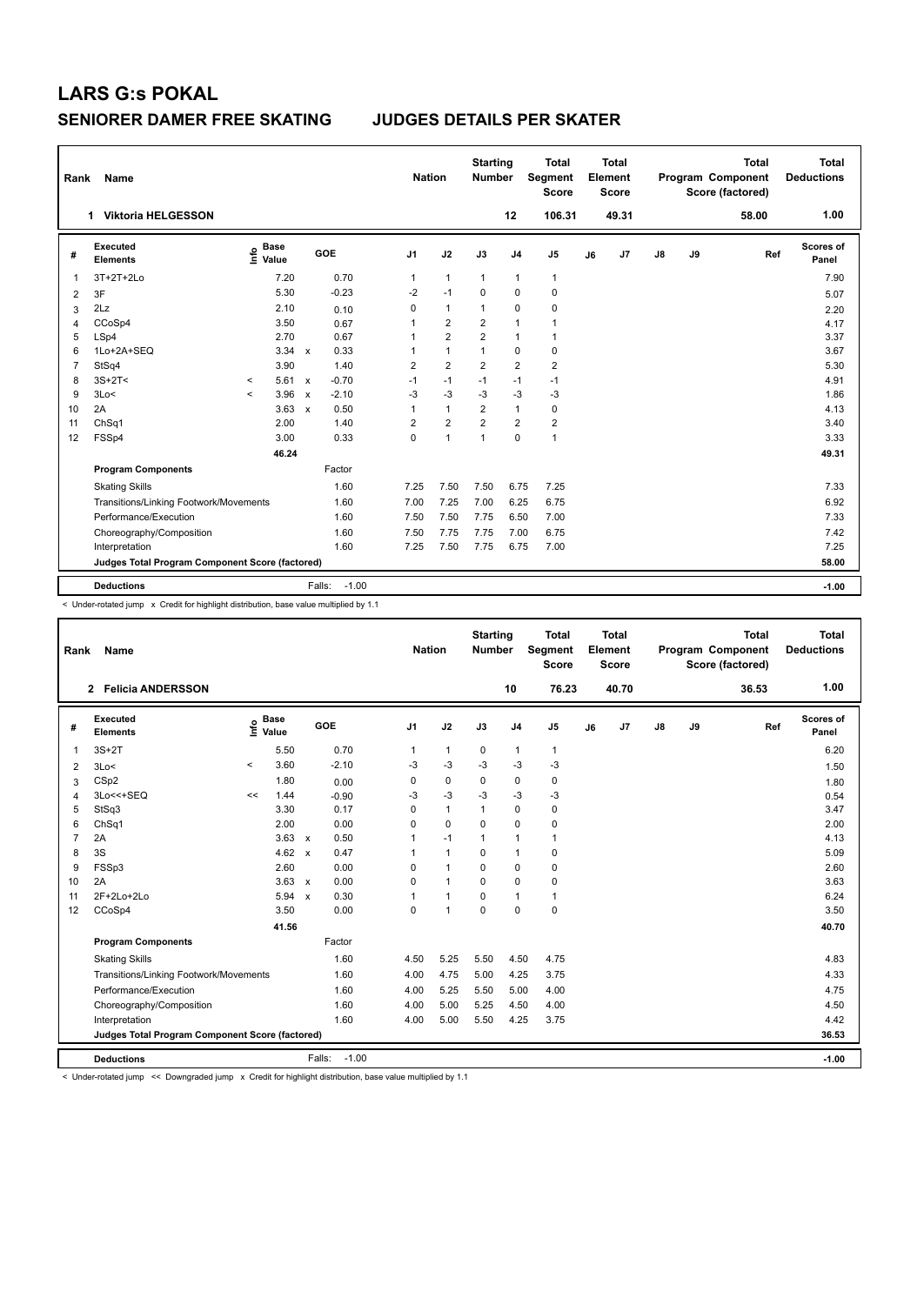| Rank                    | Name                                            |      |                      |              |         | <b>Nation</b>  |                | <b>Starting</b><br><b>Number</b> |                | <b>Total</b><br>Segment<br><b>Score</b> |    | <b>Total</b><br>Element<br><b>Score</b> |               |    | <b>Total</b><br>Program Component<br>Score (factored) | Total<br><b>Deductions</b> |
|-------------------------|-------------------------------------------------|------|----------------------|--------------|---------|----------------|----------------|----------------------------------|----------------|-----------------------------------------|----|-----------------------------------------|---------------|----|-------------------------------------------------------|----------------------------|
|                         | Johanna WICK<br>3                               |      |                      |              |         |                |                |                                  | 9              | 73.09                                   |    | 32.29                                   |               |    | 40.80                                                 | 0.00                       |
| #                       | Executed<br><b>Elements</b>                     | lnfo | <b>Base</b><br>Value |              | GOE     | J <sub>1</sub> | J2             | J3                               | J <sub>4</sub> | J <sub>5</sub>                          | J6 | J7                                      | $\mathsf{J}8$ | J9 | Ref                                                   | <b>Scores of</b><br>Panel  |
| 1                       | 2A<<                                            | <<   | 1.10                 |              | $-0.47$ | $-2$           | $-2$           | -3                               | -3             | $-2$                                    |    |                                         |               |    |                                                       | 0.63                       |
| $\overline{\mathbf{c}}$ | 2A<<                                            | <<   | 1.10                 |              | $-0.53$ | $-2$           | $-2$           | $-3$                             | $-3$           | $-3$                                    |    |                                         |               |    |                                                       | 0.57                       |
| 3                       | 2Lz+2Lo+2Lo                                     |      | 5.70                 |              | 0.30    | 1              | $\mathbf{1}$   | $\mathbf{1}$                     | $\mathbf{1}$   | $\mathbf{1}$                            |    |                                         |               |    |                                                       | 6.00                       |
| 4                       | CCoSp4                                          |      | 3.50                 |              | 1.00    | $\overline{2}$ | $\overline{2}$ | $\mathbf{1}$                     | $\overline{2}$ | $\overline{2}$                          |    |                                         |               |    |                                                       | 4.50                       |
| 5                       | $2F+1T$                                         | e    | 2.20                 |              | $-0.50$ | $-1$           | $-1$           | $-2$                             | $-2$           | $-2$                                    |    |                                         |               |    |                                                       | 1.70                       |
| 6                       | 2S                                              |      | 1.43                 | $\mathbf{x}$ | 0.20    | 1              | $\overline{1}$ | $\overline{2}$                   | $\mathbf{1}$   | 0                                       |    |                                         |               |    |                                                       | 1.63                       |
| $\overline{7}$          | 2Lz                                             |      | 2.31                 | $\mathbf{x}$ | 0.00    | 0              | $\overline{1}$ | $\mathbf 0$                      | $\pmb{0}$      | 0                                       |    |                                         |               |    |                                                       | 2.31                       |
| 8                       | FSSp3                                           |      | 2.60                 |              | 0.17    | 1              | $\Omega$       | $\Omega$                         | $\mathbf{1}$   | $-1$                                    |    |                                         |               |    |                                                       | 2.77                       |
| 9                       | 2F                                              | e    | 1.98                 | $\mathsf{x}$ | $-0.30$ | 0              | $-1$           | $-1$                             | $-1$           | $-2$                                    |    |                                         |               |    |                                                       | 1.68                       |
| 10                      | StSq3                                           |      | 3.30                 |              | 0.50    | 2              | $\overline{1}$ | $\Omega$                         | $\mathbf{1}$   | $\mathbf{1}$                            |    |                                         |               |    |                                                       | 3.80                       |
| 11                      | Ch <sub>Sq1</sub>                               |      | 2.00                 |              | 1.17    | $\overline{2}$ | $\mathbf{1}$   | $\mathbf{1}$                     | $\overline{2}$ | 2                                       |    |                                         |               |    |                                                       | 3.17                       |
| 12                      | LSp4                                            |      | 2.70                 |              | 0.83    | 1              | $\overline{2}$ | $\overline{2}$                   | $\overline{2}$ | $\mathbf{1}$                            |    |                                         |               |    |                                                       | 3.53                       |
|                         |                                                 |      | 29.92                |              |         |                |                |                                  |                |                                         |    |                                         |               |    |                                                       | 32.29                      |
|                         | <b>Program Components</b>                       |      |                      |              | Factor  |                |                |                                  |                |                                         |    |                                         |               |    |                                                       |                            |
|                         | <b>Skating Skills</b>                           |      |                      |              | 1.60    | 4.50           | 5.50           | 5.50                             | 4.75           | 4.50                                    |    |                                         |               |    |                                                       | 4.92                       |
|                         | Transitions/Linking Footwork/Movements          |      |                      |              | 1.60    | 4.50           | 5.25           | 5.00                             | 4.50           | 4.50                                    |    |                                         |               |    |                                                       | 4.67                       |
|                         | Performance/Execution                           |      |                      |              | 1.60    | 5.50           | 5.50           | 5.50                             | 4.75           | 5.00                                    |    |                                         |               |    |                                                       | 5.33                       |
|                         | Choreography/Composition                        |      |                      |              | 1.60    | 5.50           | 5.75           | 5.50                             | 5.00           | 4.75                                    |    |                                         |               |    |                                                       | 5.33                       |
|                         | Interpretation                                  |      |                      |              | 1.60    | 5.25           | 5.50           | 5.25                             | 5.25           | 4.75                                    |    |                                         |               |    |                                                       | 5.25                       |
|                         | Judges Total Program Component Score (factored) |      |                      |              |         |                |                |                                  |                |                                         |    |                                         |               |    |                                                       | 40.80                      |
|                         |                                                 |      |                      |              |         |                |                |                                  |                |                                         |    |                                         |               |    |                                                       |                            |
|                         | <b>Deductions</b>                               |      |                      |              |         |                |                |                                  |                |                                         |    |                                         |               |    |                                                       | 0.00                       |

<< Downgraded jump x Credit for highlight distribution, base value multiplied by 1.1 e Jump take off with wrong edge

| Rank | Name                                            |                                  |              |        | <b>Nation</b>  |                      | <b>Starting</b><br><b>Number</b> |                | <b>Total</b><br>Segment<br><b>Score</b> |    | <b>Total</b><br>Element<br><b>Score</b> |               |    | <b>Total</b><br>Program Component<br>Score (factored) | <b>Total</b><br><b>Deductions</b> |
|------|-------------------------------------------------|----------------------------------|--------------|--------|----------------|----------------------|----------------------------------|----------------|-----------------------------------------|----|-----------------------------------------|---------------|----|-------------------------------------------------------|-----------------------------------|
|      | 4 Cecilia FRYDÉN                                |                                  |              |        |                |                      |                                  | 7              | 72.55                                   |    | 35.49                                   |               |    | 37.06                                                 | 0.00                              |
| #    | Executed<br><b>Elements</b>                     | <b>Base</b><br>e Base<br>⊆ Value |              | GOE    | J <sub>1</sub> | J2                   | J3                               | J <sub>4</sub> | J <sub>5</sub>                          | J6 | J7                                      | $\mathsf{J}8$ | J9 | Ref                                                   | Scores of<br>Panel                |
| 1    | 2A                                              | 3.30                             |              | 0.00   | 0              | 0                    | 0                                | $\pmb{0}$      | $-1$                                    |    |                                         |               |    |                                                       | 3.30                              |
| 2    | 2Lo                                             | 1.80                             |              | 0.10   | 0              | $\mathbf 0$          | $\mathbf{1}$                     | $\overline{1}$ | 0                                       |    |                                         |               |    |                                                       | 1.90                              |
| 3    | 2Lz+2T+2T                                       | 4.70                             |              | 0.00   | 0              | 0                    | 0                                | 0              | 0                                       |    |                                         |               |    |                                                       | 4.70                              |
| 4    | CCoSp2                                          | 2.50                             |              | 0.00   | $\Omega$       | $\Omega$             | $\mathbf{1}$                     | 0              | 0                                       |    |                                         |               |    |                                                       | 2.50                              |
| 5    | $2Lz+2T$                                        | 3.40                             |              | 0.10   | 0              | $\overline{1}$       | 0                                | $\overline{1}$ | 0                                       |    |                                         |               |    |                                                       | 3.50                              |
| 6    | StSq3                                           | 3.30                             |              | 0.50   | 1              | $\blacktriangleleft$ | $\mathbf{1}$                     | $\mathbf{1}$   | $\mathbf 0$                             |    |                                         |               |    |                                                       | 3.80                              |
| 7    | $2F+2T$                                         | 3.41                             | $\mathsf{x}$ | 0.00   | $-1$           | $\mathbf 0$          | 0                                | 0              | 0                                       |    |                                         |               |    |                                                       | 3.41                              |
| 8    | ChSq1                                           | 2.00                             |              | 0.70   | 1              | $\mathbf{1}$         | $\mathbf{1}$                     | 0              | $\mathbf{1}$                            |    |                                         |               |    |                                                       | 2.70                              |
| 9    | 2Lo                                             | 1.98                             | $\mathsf{x}$ | 0.20   | 1              | $\overline{1}$       | $\mathbf 0$                      | $\overline{1}$ | $\pmb{0}$                               |    |                                         |               |    |                                                       | 2.18                              |
| 10   | 2S                                              | 1.43                             | $\mathsf{x}$ | 0.00   | 0              | $\mathbf 0$          | $\mathbf 0$                      | $\mathbf{1}$   | $\pmb{0}$                               |    |                                         |               |    |                                                       | 1.43                              |
| 11   | FSSp4                                           | 3.00                             |              | 0.00   | $\Omega$       | $\mathbf 0$          | 1                                | $\Omega$       | $\pmb{0}$                               |    |                                         |               |    |                                                       | 3.00                              |
| 12   | LSp3                                            | 2.40                             |              | 0.67   | 1              | $\overline{2}$       | 1                                | $\overline{2}$ | $\overline{1}$                          |    |                                         |               |    |                                                       | 3.07                              |
|      |                                                 | 33.22                            |              |        |                |                      |                                  |                |                                         |    |                                         |               |    |                                                       | 35.49                             |
|      | <b>Program Components</b>                       |                                  |              | Factor |                |                      |                                  |                |                                         |    |                                         |               |    |                                                       |                                   |
|      | <b>Skating Skills</b>                           |                                  |              | 1.60   | 4.50           | 5.50                 | 5.00                             | 4.75           | 4.50                                    |    |                                         |               |    |                                                       | 4.75                              |
|      | Transitions/Linking Footwork/Movements          |                                  |              | 1.60   | 4.25           | 5.00                 | 4.50                             | 4.25           | 4.00                                    |    |                                         |               |    |                                                       | 4.33                              |
|      | Performance/Execution                           |                                  |              | 1.60   | 4.50           | 5.25                 | 5.25                             | 4.75           | 4.25                                    |    |                                         |               |    |                                                       | 4.83                              |
|      | Choreography/Composition                        |                                  |              | 1.60   | 4.50           | 5.50                 | 5.00                             | 4.50           | 4.25                                    |    |                                         |               |    |                                                       | 4.67                              |
|      | Interpretation                                  |                                  |              | 1.60   | 4.50           | 5.25                 | 4.75                             | 4.50           | 4.00                                    |    |                                         |               |    |                                                       | 4.58                              |
|      | Judges Total Program Component Score (factored) |                                  |              |        |                |                      |                                  |                |                                         |    |                                         |               |    |                                                       | 37.06                             |
|      | <b>Deductions</b>                               |                                  |              |        |                |                      |                                  |                |                                         |    |                                         |               |    |                                                       | 0.00                              |
|      |                                                 |                                  |              |        |                |                      |                                  |                |                                         |    |                                         |               |    |                                                       |                                   |

x Credit for highlight distribution, base value multiplied by 1.1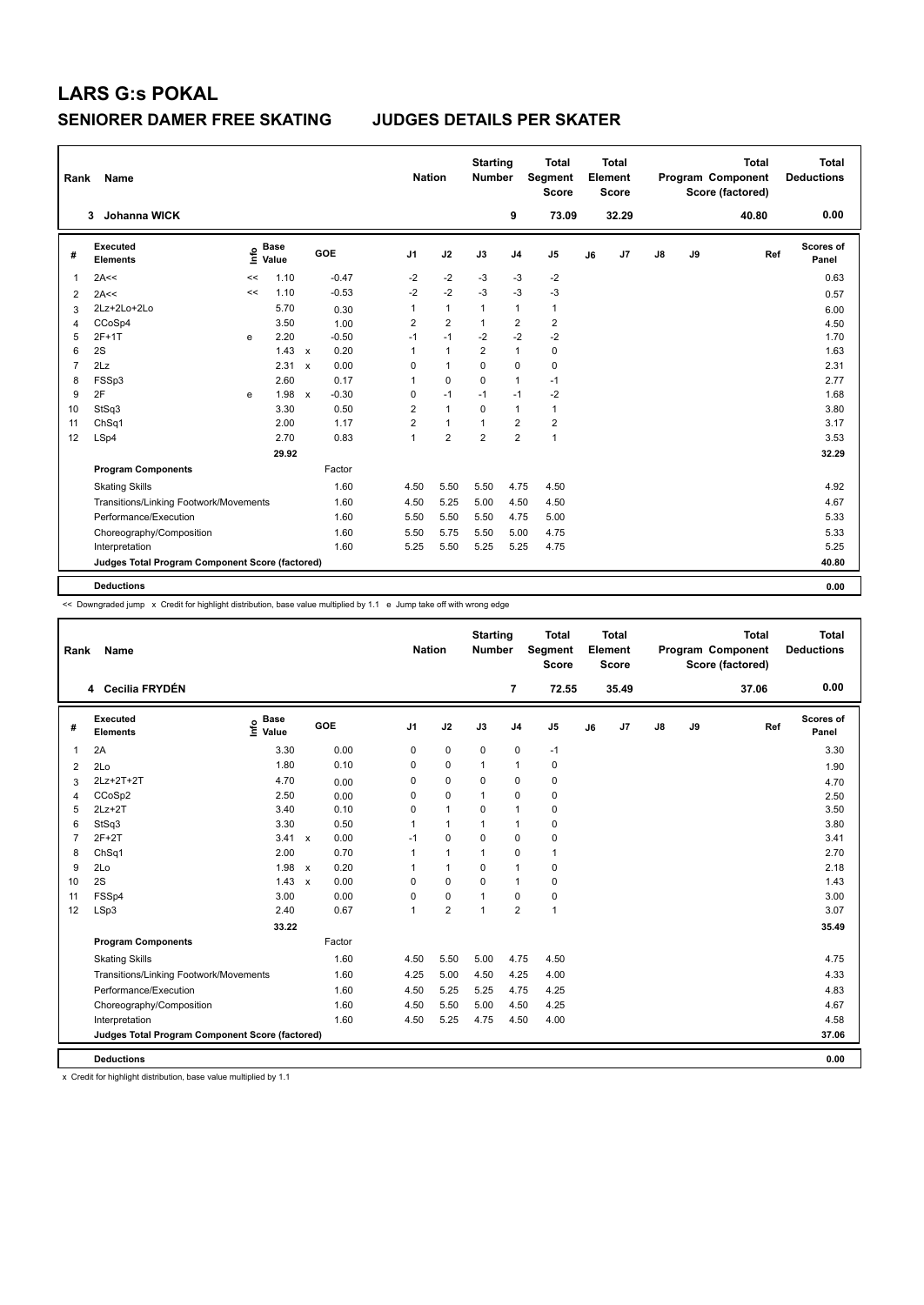| Rank           | Name                                            |       |                      |                                   |                | <b>Nation</b> | <b>Starting</b><br><b>Number</b> |                | <b>Total</b><br>Segment<br><b>Score</b> |    | <b>Total</b><br>Element<br><b>Score</b> |            |    | <b>Total</b><br>Program Component<br>Score (factored) | <b>Total</b><br><b>Deductions</b> |
|----------------|-------------------------------------------------|-------|----------------------|-----------------------------------|----------------|---------------|----------------------------------|----------------|-----------------------------------------|----|-----------------------------------------|------------|----|-------------------------------------------------------|-----------------------------------|
|                | 5 Rebecka EMANUELSSON                           |       |                      |                                   |                |               |                                  | 11             | 69.17                                   |    | 31.70                                   |            |    | 37.47                                                 | 0.00                              |
| #              | Executed<br><b>Elements</b>                     | ۴ů    | <b>Base</b><br>Value | GOE                               | J <sub>1</sub> | J2            | J3                               | J <sub>4</sub> | J <sub>5</sub>                          | J6 | J7                                      | ${\sf J8}$ | J9 | Ref                                                   | Scores of<br>Panel                |
| $\mathbf{1}$   | $3F < +2T$                                      | $\,<$ | 5.00                 | $-1.17$                           | 0              | $-2$          | $-2$                             | $-1$           | $-2$                                    |    |                                         |            |    |                                                       | 3.83                              |
| $\overline{2}$ | 2S+2T+2T                                        |       | 3.90                 | 0.07                              | 0              | $\mathbf{1}$  | $\mathbf{1}$                     | $\mathbf 0$    | 0                                       |    |                                         |            |    |                                                       | 3.97                              |
| 3              | 3F                                              |       | 5.30                 | $-1.87$                           | $-1$           | $-2$          | $-3$                             | $-3$           | $-3$                                    |    |                                         |            |    |                                                       | 3.43                              |
| $\overline{4}$ | FSSp3                                           |       | 2.60                 | $-0.10$                           | $\Omega$       | $-1$          | $\Omega$                         | $-1$           | 0                                       |    |                                         |            |    |                                                       | 2.50                              |
| 5              | 1A                                              |       | 1.10                 | 0.00                              | 0              | $\mathbf{1}$  | $\Omega$                         | $\mathbf 0$    | 0                                       |    |                                         |            |    |                                                       | 1.10                              |
| 6              | CCoSp2                                          |       | 2.50                 | 0.33                              | 1              | $\mathbf{1}$  | $\Omega$                         | 0              | $\mathbf{1}$                            |    |                                         |            |    |                                                       | 2.83                              |
| $\overline{7}$ | 1T                                              |       | 0.44                 | 0.00<br>$\boldsymbol{\mathsf{x}}$ | $\Omega$       | 0             | $\Omega$                         | 0              | $-1$                                    |    |                                         |            |    |                                                       | 0.44                              |
| 8              | StSq3                                           |       | 3.30                 | 0.33                              |                | 1             | 1                                | 0              | $-1$                                    |    |                                         |            |    |                                                       | 3.63                              |
| 9              | 2F                                              |       | $1.98 \times$        | 0.10                              | 0              | $\mathbf{1}$  | 1                                | $\Omega$       | 0                                       |    |                                         |            |    |                                                       | 2.08                              |
| 10             | ChSq1                                           |       | 2.00                 | 0.00                              | 1              | $\Omega$      | $\Omega$                         | 0              | $-1$                                    |    |                                         |            |    |                                                       | 2.00                              |
| 11             | 3S                                              |       | 4.62 $\times$        | $-1.63$                           | $-1$           | $-1$          | $-3$                             | $-3$           | $-3$                                    |    |                                         |            |    |                                                       | 2.99                              |
| 12             | LSp3                                            |       | 2.40                 | 0.50                              | $\overline{1}$ | $\mathbf{1}$  | $\mathbf{1}$                     | $\mathbf{1}$   | $\mathbf{1}$                            |    |                                         |            |    |                                                       | 2.90                              |
|                |                                                 |       | 35.14                |                                   |                |               |                                  |                |                                         |    |                                         |            |    |                                                       | 31.70                             |
|                | <b>Program Components</b>                       |       |                      | Factor                            |                |               |                                  |                |                                         |    |                                         |            |    |                                                       |                                   |
|                | <b>Skating Skills</b>                           |       |                      | 1.60                              | 4.75           | 5.75          | 5.25                             | 4.75           | 4.50                                    |    |                                         |            |    |                                                       | 4.92                              |
|                | Transitions/Linking Footwork/Movements          |       |                      | 1.60                              | 4.00           | 5.25          | 5.00                             | 4.25           | 3.75                                    |    |                                         |            |    |                                                       | 4.42                              |
|                | Performance/Execution                           |       |                      | 1.60                              | 4.25           | 5.50          | 5.50                             | 4.50           | 4.00                                    |    |                                         |            |    |                                                       | 4.75                              |
|                | Choreography/Composition                        |       |                      | 1.60                              | 4.50           | 5.50          | 5.25                             | 4.75           | 4.25                                    |    |                                         |            |    |                                                       | 4.83                              |
|                | Interpretation                                  |       |                      | 1.60                              | 4.00           | 5.25          | 5.25                             | 4.25           | 3.75                                    |    |                                         |            |    |                                                       | 4.50                              |
|                | Judges Total Program Component Score (factored) |       |                      |                                   |                |               |                                  |                |                                         |    |                                         |            |    |                                                       | 37.47                             |
|                | <b>Deductions</b>                               |       |                      |                                   |                |               |                                  |                |                                         |    |                                         |            |    |                                                       | 0.00                              |
|                |                                                 |       |                      |                                   |                |               |                                  |                |                                         |    |                                         |            |    |                                                       |                                   |

< Under-rotated jump x Credit for highlight distribution, base value multiplied by 1.1

| Rank           | Name                                            |                                  |               |                         | <b>Nation</b>  |                | <b>Starting</b><br><b>Number</b> |                | <b>Total</b><br>Segment<br><b>Score</b> |    | <b>Total</b><br>Element<br>Score |    |    | <b>Total</b><br>Program Component<br>Score (factored) | <b>Total</b><br><b>Deductions</b> |
|----------------|-------------------------------------------------|----------------------------------|---------------|-------------------------|----------------|----------------|----------------------------------|----------------|-----------------------------------------|----|----------------------------------|----|----|-------------------------------------------------------|-----------------------------------|
|                | 6<br>Rosanna SOUFIZADEH                         |                                  |               |                         |                |                |                                  | 6              | 68.61                                   |    | 32.68                            |    |    | 36.93                                                 | 1.00                              |
| #              | <b>Executed</b><br><b>Elements</b>              | <b>Base</b><br>e Base<br>E Value |               | GOE                     | J <sub>1</sub> | J2             | J3                               | J <sub>4</sub> | J <sub>5</sub>                          | J6 | J7                               | J8 | J9 | Ref                                                   | Scores of<br>Panel                |
| 1              | 2F+2T+2Lo                                       |                                  | 4.90          | $-0.60$                 | $-2$           | $-2$           | $-1$                             | $-2$           | $-2$                                    |    |                                  |    |    |                                                       | 4.30                              |
| 2              | 3S<<                                            | <<                               | 1.30          | $-0.47$                 | $-2$           | $-2$           | $-3$                             | $-3$           | $-2$                                    |    |                                  |    |    |                                                       | 0.83                              |
| 3              | FCSp3                                           |                                  | 2.80          | 0.50                    | $\mathbf{1}$   | $\mathbf{1}$   | $\mathbf{1}$                     | $\mathbf{1}$   | $\mathbf{1}$                            |    |                                  |    |    |                                                       | 3.30                              |
| 4              | 1A                                              |                                  | 1.10          | 0.00                    | 0              | $\mathbf 0$    | 0                                | $\overline{1}$ | $\pmb{0}$                               |    |                                  |    |    |                                                       | 1.10                              |
| 5              | CCoSp4                                          |                                  | 3.50          | 0.17                    | 0              | $\overline{1}$ | $\Omega$                         | $\overline{2}$ | 0                                       |    |                                  |    |    |                                                       | 3.67                              |
| 6              | StSq3                                           |                                  | 3.30          | 0.67                    | 2              | $\mathbf{1}$   | 1                                | $\overline{2}$ | $\mathbf{1}$                            |    |                                  |    |    |                                                       | 3.97                              |
| $\overline{7}$ | 2Lz                                             |                                  | 2.31 x        | 0.30                    | 0              | $\mathbf{1}$   | $\mathbf{1}$                     | $\overline{1}$ | $\mathbf{1}$                            |    |                                  |    |    |                                                       | 2.61                              |
| 8              | $2Lz+2T$                                        |                                  | $3.74 \times$ | 0.00                    | 0              | $\mathbf 0$    | 0                                | $\mathbf 0$    | 0                                       |    |                                  |    |    |                                                       | 3.74                              |
| 9              | ChSq1                                           |                                  | 2.00          | 0.70                    | 1              | $\overline{2}$ | $\mathbf 0$                      | $\mathbf{1}$   | $\mathbf{1}$                            |    |                                  |    |    |                                                       | 2.70                              |
| 10             | 2Lo                                             |                                  | 1.98 x        | 0.00                    | 1              | $\Omega$       | $\Omega$                         | $\mathbf 0$    | $\pmb{0}$                               |    |                                  |    |    |                                                       | 1.98                              |
| 11             | 2F                                              |                                  | 1.98          | $-0.90$<br>$\mathsf{x}$ | $-3$           | $-3$           | $-3$                             | $-3$           | $-3$                                    |    |                                  |    |    |                                                       | 1.08                              |
| 12             | LSp3                                            |                                  | 2.40          | 1.00                    | $\overline{2}$ | $\overline{2}$ | $\overline{2}$                   | $\overline{2}$ | $\mathbf{1}$                            |    |                                  |    |    |                                                       | 3.40                              |
|                |                                                 |                                  | 31.31         |                         |                |                |                                  |                |                                         |    |                                  |    |    |                                                       | 32.68                             |
|                | <b>Program Components</b>                       |                                  |               | Factor                  |                |                |                                  |                |                                         |    |                                  |    |    |                                                       |                                   |
|                | <b>Skating Skills</b>                           |                                  |               | 1.60                    | 4.50           | 5.00           | 4.75                             | 4.50           | 4.00                                    |    |                                  |    |    |                                                       | 4.58                              |
|                | Transitions/Linking Footwork/Movements          |                                  |               | 1.60                    | 4.25           | 4.75           | 4.25                             | 4.25           | 3.75                                    |    |                                  |    |    |                                                       | 4.25                              |
|                | Performance/Execution                           |                                  |               | 1.60                    | 5.00           | 5.25           | 5.00                             | 4.50           | 4.50                                    |    |                                  |    |    |                                                       | 4.83                              |
|                | Choreography/Composition                        |                                  |               | 1.60                    | 4.75           | 5.50           | 4.50                             | 5.00           | 4.50                                    |    |                                  |    |    |                                                       | 4.75                              |
|                | Interpretation                                  |                                  |               | 1.60                    | 4.50           | 5.25           | 4.75                             | 4.75           | 4.50                                    |    |                                  |    |    |                                                       | 4.67                              |
|                | Judges Total Program Component Score (factored) |                                  |               |                         |                |                |                                  |                |                                         |    |                                  |    |    |                                                       | 36.93                             |
|                | <b>Deductions</b>                               |                                  |               | $-1.00$<br>Falls:       |                |                |                                  |                |                                         |    |                                  |    |    |                                                       | $-1.00$                           |

<< Downgraded jump x Credit for highlight distribution, base value multiplied by 1.1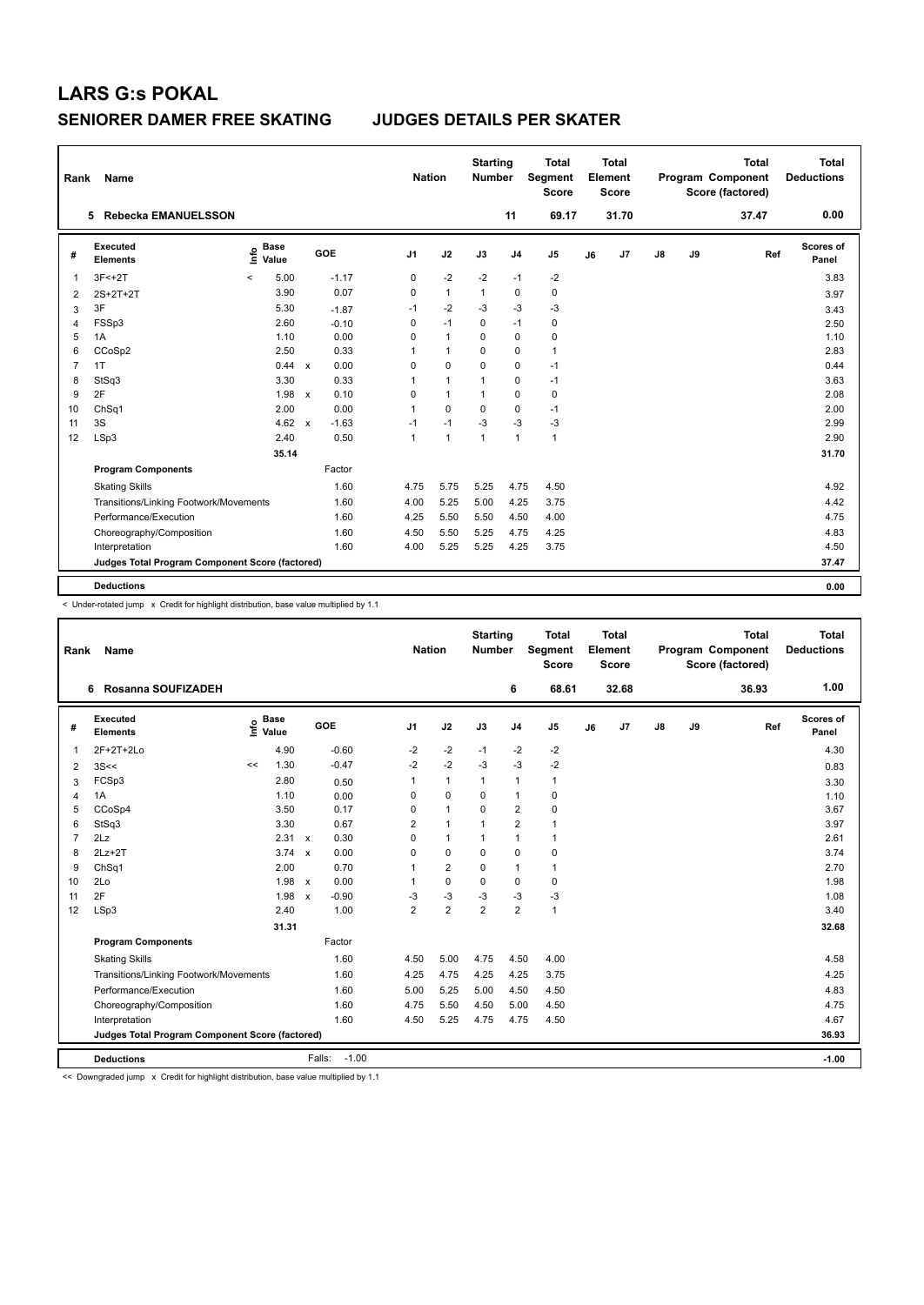| Rank           | Name                                            |                            |                           |                   | <b>Nation</b>  |                | <b>Starting</b><br><b>Number</b> |                | <b>Total</b><br>Segment<br><b>Score</b> |    | Total<br>Element<br><b>Score</b> |    |    | <b>Total</b><br>Program Component<br>Score (factored) | Total<br><b>Deductions</b> |
|----------------|-------------------------------------------------|----------------------------|---------------------------|-------------------|----------------|----------------|----------------------------------|----------------|-----------------------------------------|----|----------------------------------|----|----|-------------------------------------------------------|----------------------------|
|                | <b>Malin PARADIS</b><br>7                       |                            |                           |                   |                |                |                                  | 8              | 66.64                                   |    | 30.84                            |    |    | 36.80                                                 | 1.00                       |
| #              | Executed<br><b>Elements</b>                     | <b>Base</b><br>۴٥<br>Value |                           | GOE               | J <sub>1</sub> | J2             | J3                               | J <sub>4</sub> | J <sub>5</sub>                          | J6 | J <sub>7</sub>                   | J8 | J9 | Ref                                                   | Scores of<br>Panel         |
| 1              | 2Lz+2T+2T                                       | 4.70                       |                           | 0.20              | $-1$           | $\mathbf{1}$   | 0                                | $\mathbf{1}$   | $\mathbf{1}$                            |    |                                  |    |    |                                                       | 4.90                       |
| $\overline{2}$ | 2A<<                                            | 1.10<br><<                 |                           | $-0.60$           | $-3$           | $-3$           | $-3$                             | $-3$           | $-3$                                    |    |                                  |    |    |                                                       | 0.50                       |
| 3              | FSSp2                                           | 2.30                       |                           | 0.00              | 0              | $-1$           | $\mathbf 0$                      | $\mathbf 0$    | 0                                       |    |                                  |    |    |                                                       | 2.30                       |
| 4              | 2Lo                                             | 1.80                       |                           | 0.10              | 0              | $\overline{1}$ | $\Omega$                         | $\mathbf{1}$   | 0                                       |    |                                  |    |    |                                                       | 1.90                       |
| 5              | $2F+2T$                                         | 3.10                       |                           | 0.00              | 0              | $\mathbf{1}$   | $\Omega$                         | 0              | 0                                       |    |                                  |    |    |                                                       | 3.10                       |
| 6              | StSq3                                           | 3.30                       |                           | 0.50              | 1              | $\mathbf{1}$   | $\overline{1}$                   | $\overline{2}$ | $\mathbf{1}$                            |    |                                  |    |    |                                                       | 3.80                       |
| $\overline{7}$ | CUSp3                                           | 2.40                       |                           | 0.50              | $\Omega$       | $\overline{1}$ | $\overline{2}$                   | $\mathbf{1}$   | $\mathbf{1}$                            |    |                                  |    |    |                                                       | 2.90                       |
| 8              | $2Lz+1T$                                        | 2.75                       | $\mathbf{x}$              | 0.00              | $\Omega$       | $\Omega$       | $\Omega$                         | $\mathbf 0$    | $-1$                                    |    |                                  |    |    |                                                       | 2.75                       |
| 9              | ChSq1                                           | 2.00                       |                           | 0.23              | $-1$           | $\mathbf{1}$   | $\Omega$                         | $\mathbf 0$    | $\mathbf{1}$                            |    |                                  |    |    |                                                       | 2.23                       |
| 10             | 2F                                              | 1.98                       | $\boldsymbol{\mathsf{x}}$ | 0.00              | 0              | $\mathbf 0$    | $\Omega$                         | 0              | 0                                       |    |                                  |    |    |                                                       | 1.98                       |
| 11             | CCoSp1                                          | 2.00                       |                           | 0.50              | 1              | $\mathbf{1}$   | 0                                | $\mathbf{1}$   | $\mathbf{1}$                            |    |                                  |    |    |                                                       | 2.50                       |
| 12             | 2Lo                                             | $1.98 \times$              |                           | 0.00              | 0              | $\Omega$       | $\Omega$                         | $\Omega$       | $\mathbf 0$                             |    |                                  |    |    |                                                       | 1.98                       |
|                |                                                 | 29.41                      |                           |                   |                |                |                                  |                |                                         |    |                                  |    |    |                                                       | 30.84                      |
|                | <b>Program Components</b>                       |                            |                           | Factor            |                |                |                                  |                |                                         |    |                                  |    |    |                                                       |                            |
|                | <b>Skating Skills</b>                           |                            |                           | 1.60              | 4.25           | 5.00           | 5.00                             | 4.50           | 4.25                                    |    |                                  |    |    |                                                       | 4.58                       |
|                | Transitions/Linking Footwork/Movements          |                            |                           | 1.60              | 4.00           | 4.50           | 4.75                             | 4.25           | 4.00                                    |    |                                  |    |    |                                                       | 4.25                       |
|                | Performance/Execution                           |                            |                           | 1.60              | 4.25           | 5.25           | 5.25                             | 4.50           | 4.75                                    |    |                                  |    |    |                                                       | 4.83                       |
|                | Choreography/Composition                        |                            |                           | 1.60              | 4.50           | 5.25           | 5.00                             | 4.50           | 4.50                                    |    |                                  |    |    |                                                       | 4.67                       |
|                | Interpretation                                  |                            |                           | 1.60              | 4.50           | 5.00           | 5.00                             | 4.25           | 4.50                                    |    |                                  |    |    |                                                       | 4.67                       |
|                | Judges Total Program Component Score (factored) |                            |                           |                   |                |                |                                  |                |                                         |    |                                  |    |    |                                                       | 36.80                      |
|                | <b>Deductions</b>                               |                            |                           | $-1.00$<br>Falls: |                |                |                                  |                |                                         |    |                                  |    |    |                                                       | $-1.00$                    |

<< Downgraded jump x Credit for highlight distribution, base value multiplied by 1.1

| Rank | Name                                            |          |                                 |              |                   | <b>Nation</b>  |                | <b>Starting</b><br><b>Number</b> |                | <b>Total</b><br>Segment<br><b>Score</b> |    | Total<br>Element<br><b>Score</b> |               |    | <b>Total</b><br>Program Component<br>Score (factored) | <b>Total</b><br><b>Deductions</b> |
|------|-------------------------------------------------|----------|---------------------------------|--------------|-------------------|----------------|----------------|----------------------------------|----------------|-----------------------------------------|----|----------------------------------|---------------|----|-------------------------------------------------------|-----------------------------------|
|      | 8 Fredrica LASOME                               |          |                                 |              |                   |                |                |                                  | 5              | 62.83                                   |    | 32.30                            |               |    | 32.53                                                 | 2.00                              |
| #    | Executed<br><b>Elements</b>                     |          | <b>Base</b><br>Base<br>Value کے |              | GOE               | J <sub>1</sub> | J2             | J3                               | J <sub>4</sub> | J <sub>5</sub>                          | J6 | J <sub>7</sub>                   | $\mathsf{J}8$ | J9 | Ref                                                   | Scores of<br>Panel                |
| 1    | $2A+2T$                                         |          | 4.60                            |              | 0.50              | 0              | $\overline{1}$ | $\mathbf{1}$                     | $\overline{2}$ | $\mathbf{1}$                            |    |                                  |               |    |                                                       | 5.10                              |
| 2    | $2Lo+2T$                                        |          | 3.10                            |              | 0.10              | 0              | $\mathbf 0$    | 0                                | $\mathbf{1}$   | $\mathbf{1}$                            |    |                                  |               |    |                                                       | 3.20                              |
| 3    | 3S<<                                            | <<       | 1.30                            |              | $-0.60$           | $-3$           | $-3$           | $-3$                             | $-3$           | $-3$                                    |    |                                  |               |    |                                                       | 0.70                              |
| 4    | CCoSp3                                          |          | 3.00                            |              | 0.17              | 0              | $\overline{1}$ | $\mathbf 0$                      | $\mathbf{1}$   | $\pmb{0}$                               |    |                                  |               |    |                                                       | 3.17                              |
| 5    | 2F+2T+2Lo<                                      | $\hat{}$ | 4.40                            |              | $-0.30$           | $-1$           | $-1$           | $\mathbf{1}$                     | $-1$           | $-1$                                    |    |                                  |               |    |                                                       | 4.10                              |
| 6    | 2Lz                                             |          | 2.31 x                          |              | 0.20              | 1              | $\overline{1}$ | 0                                | $\overline{1}$ | $\pmb{0}$                               |    |                                  |               |    |                                                       | 2.51                              |
| 7    | LSp2                                            |          | 1.90                            |              | 0.33              | 1              | $\overline{1}$ | $\Omega$                         | $\overline{1}$ | $\pmb{0}$                               |    |                                  |               |    |                                                       | 2.23                              |
| 8    | 2F                                              |          | 1.98                            | $\mathbf{x}$ | 0.30              | 1              | $\mathbf{1}$   | $\overline{2}$                   | $\mathbf{1}$   | $\pmb{0}$                               |    |                                  |               |    |                                                       | 2.28                              |
| 9    | 2A<<                                            | <<       | 1.21                            | $\mathsf{x}$ | $-0.60$           | $-3$           | $-3$           | $-3$                             | $-3$           | $-3$                                    |    |                                  |               |    |                                                       | 0.61                              |
| 10   | FSSp3                                           |          | 2.60                            |              | 0.50              | 0              | $\mathbf{1}$   | 2                                | $\mathbf{1}$   | $\mathbf{1}$                            |    |                                  |               |    |                                                       | 3.10                              |
| 11   | StSq3                                           |          | 3.30                            |              | 0.00              | 0              | $\mathbf 0$    | $\mathbf 0$                      | $\mathbf 0$    | $\pmb{0}$                               |    |                                  |               |    |                                                       | 3.30                              |
| 12   | ChSq1                                           |          | 2.00                            |              | 0.00              | 0              | $\overline{1}$ | $\Omega$                         | $\Omega$       | $\pmb{0}$                               |    |                                  |               |    |                                                       | 2.00                              |
|      |                                                 |          | 31.70                           |              |                   |                |                |                                  |                |                                         |    |                                  |               |    |                                                       | 32.30                             |
|      | <b>Program Components</b>                       |          |                                 |              | Factor            |                |                |                                  |                |                                         |    |                                  |               |    |                                                       |                                   |
|      | <b>Skating Skills</b>                           |          |                                 |              | 1.60              | 4.00           | 4.50           | 4.75                             | 4.25           | 4.50                                    |    |                                  |               |    |                                                       | 4.42                              |
|      | Transitions/Linking Footwork/Movements          |          |                                 |              | 1.60              | 3.75           | 4.00           | 4.50                             | 3.75           | 3.50                                    |    |                                  |               |    |                                                       | 3.83                              |
|      | Performance/Execution                           |          |                                 |              | 1.60              | 4.00           | 4.25           | 4.75                             | 4.25           | 3.75                                    |    |                                  |               |    |                                                       | 4.17                              |
|      | Choreography/Composition                        |          |                                 |              | 1.60              | 3.75           | 4.50           | 4.75                             | 4.00           | 3.50                                    |    |                                  |               |    |                                                       | 4.08                              |
|      | Interpretation                                  |          |                                 |              | 1.60              | 3.50           | 4.25           | 4.25                             | 3.75           | 3.50                                    |    |                                  |               |    |                                                       | 3.83                              |
|      | Judges Total Program Component Score (factored) |          |                                 |              |                   |                |                |                                  |                |                                         |    |                                  |               |    |                                                       | 32.53                             |
|      | <b>Deductions</b>                               |          |                                 |              | $-2.00$<br>Falls: |                |                |                                  |                |                                         |    |                                  |               |    |                                                       | $-2.00$                           |

< Under-rotated jump << Downgraded jump x Credit for highlight distribution, base value multiplied by 1.1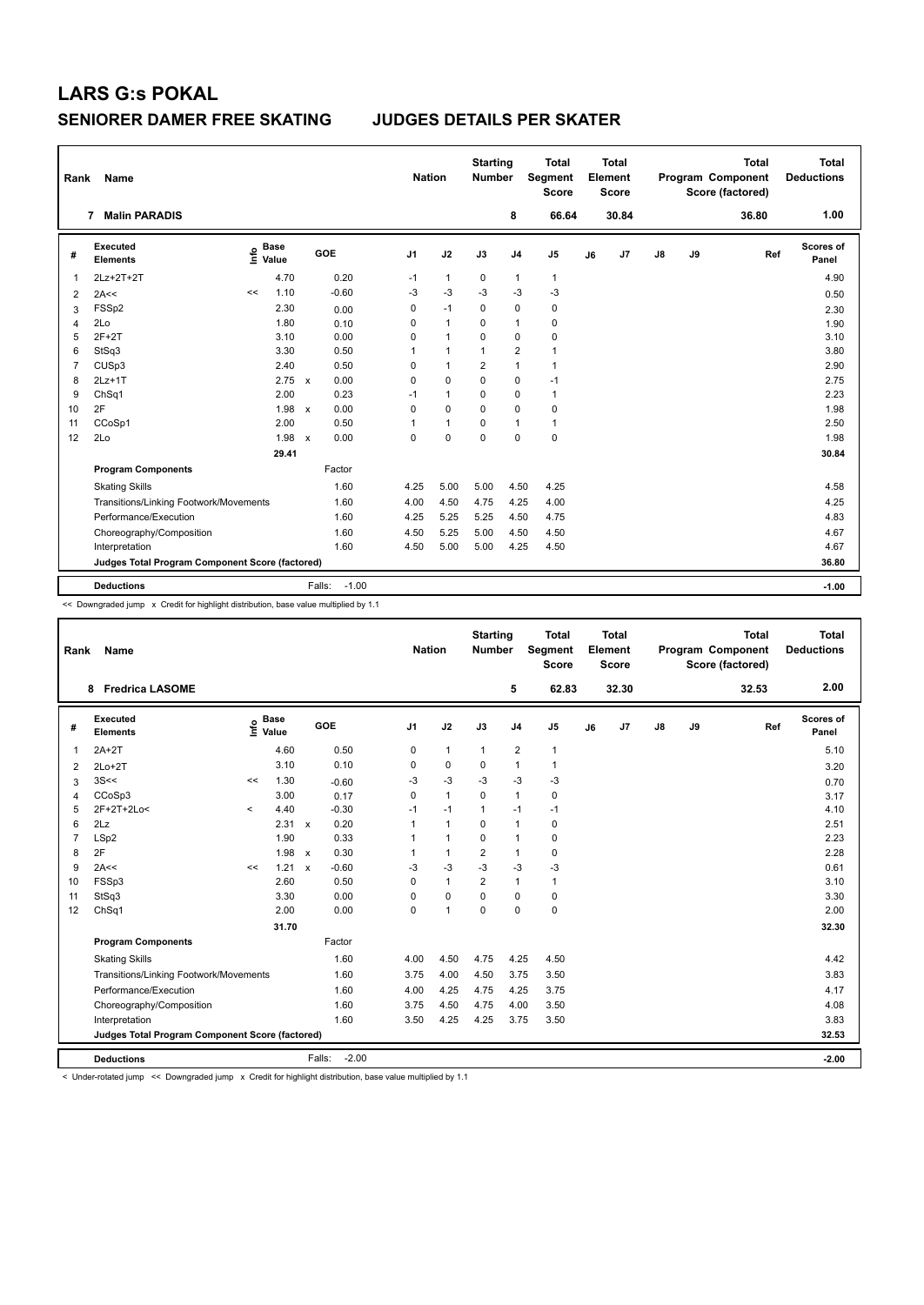| Rank           | Name                                            |                                  |                      | <b>Nation</b>  |              | <b>Starting</b><br><b>Number</b> |                | <b>Total</b><br>Segment<br><b>Score</b> |    | Total<br>Element<br><b>Score</b> |    |    | <b>Total</b><br>Program Component<br>Score (factored) | Total<br><b>Deductions</b> |
|----------------|-------------------------------------------------|----------------------------------|----------------------|----------------|--------------|----------------------------------|----------------|-----------------------------------------|----|----------------------------------|----|----|-------------------------------------------------------|----------------------------|
|                | Susanna FRYDÉN<br>9                             |                                  |                      |                |              |                                  | 1              | 60.11                                   |    | 31.44                            |    |    | 28.67                                                 | 0.00                       |
| #              | Executed<br><b>Elements</b>                     | <b>Base</b><br>e Base<br>⊆ Value | GOE                  | J <sub>1</sub> | J2           | J3                               | J <sub>4</sub> | J <sub>5</sub>                          | J6 | J <sub>7</sub>                   | J8 | J9 | Ref                                                   | Scores of<br>Panel         |
| $\mathbf{1}$   | 2S                                              | 1.30                             | $-0.47$              | $-2$           | $-3$         | $-3$                             | $-2$           | $-2$                                    |    |                                  |    |    |                                                       | 0.83                       |
| 2              | 2A                                              | 3.30                             | $-1.00$              | $-2$           | $-2$         | $-2$                             | $-2$           | $-2$                                    |    |                                  |    |    |                                                       | 2.30                       |
| 3              | 2T                                              | 1.30                             | 0.00                 | $\Omega$       | $-1$         | $\mathbf 0$                      | $\Omega$       | 0                                       |    |                                  |    |    |                                                       | 1.30                       |
| 4              | FSSp4                                           | 3.00                             | $-0.20$              | $\Omega$       | $-1$         | $-2$                             | $\Omega$       | $-1$                                    |    |                                  |    |    |                                                       | 2.80                       |
| 5              | $2F+2T$                                         | 3.10                             | $-0.20$              | 0              | $-1$         | $-1$                             | 0              | $-1$                                    |    |                                  |    |    |                                                       | 2.90                       |
| 6              | $2A+2T$                                         | 5.06                             | 0.00<br>$\mathbf{x}$ | $\Omega$       | $\mathbf 0$  | $\mathbf 0$                      | $\mathbf{1}$   | 0                                       |    |                                  |    |    |                                                       | 5.06                       |
| $\overline{7}$ | StSq2                                           | 2.60                             | $-0.20$              | $\Omega$       | $-1$         | $-1$                             | $\Omega$       | $-1$                                    |    |                                  |    |    |                                                       | 2.40                       |
| 8              | CSp3                                            | 2.30                             | $-0.10$              | $-1$           | $\mathbf{1}$ | $-1$                             | 0              | 0                                       |    |                                  |    |    |                                                       | 2.20                       |
| 9              | ChSq1                                           | 2.00                             | $-0.17$              | $-1$           | $\Omega$     | $\Omega$                         | $-1$           | 0                                       |    |                                  |    |    |                                                       | 1.83                       |
| 10             | 2Lo                                             | 1.98                             | 0.00<br>$\mathsf{x}$ | $\Omega$       | $\Omega$     | $\Omega$                         | $\Omega$       | 0                                       |    |                                  |    |    |                                                       | 1.98                       |
| 11             | 2F+2T+2T                                        | 4.84                             | 0.00<br>$\mathsf{x}$ | 0              | 0            | 0                                | 0              | 0                                       |    |                                  |    |    |                                                       | 4.84                       |
| 12             | CCoSp3                                          | 3.00                             | 0.00                 | $\Omega$       | $\Omega$     | $\Omega$                         | $\mathbf{1}$   | 0                                       |    |                                  |    |    |                                                       | 3.00                       |
|                |                                                 | 33.78                            |                      |                |              |                                  |                |                                         |    |                                  |    |    |                                                       | 31.44                      |
|                | <b>Program Components</b>                       |                                  | Factor               |                |              |                                  |                |                                         |    |                                  |    |    |                                                       |                            |
|                | <b>Skating Skills</b>                           |                                  | 1.60                 | 3.75           | 3.75         | 3.75                             | 4.00           | 3.50                                    |    |                                  |    |    |                                                       | 3.75                       |
|                | Transitions/Linking Footwork/Movements          |                                  | 1.60                 | 3.50           | 3.25         | 3.25                             | 3.50           | 3.25                                    |    |                                  |    |    |                                                       | 3.33                       |
|                | Performance/Execution                           |                                  | 1.60                 | 3.50           | 3.50         | 4.00                             | 4.25           | 3.50                                    |    |                                  |    |    |                                                       | 3.67                       |
|                | Choreography/Composition                        |                                  | 1.60                 | 3.50           | 3.75         | 3.75                             | 4.00           | 3.50                                    |    |                                  |    |    |                                                       | 3.67                       |
|                | Interpretation                                  |                                  | 1.60                 | 3.25           | 3.50         | 4.00                             | 3.50           | 3.50                                    |    |                                  |    |    |                                                       | 3.50                       |
|                | Judges Total Program Component Score (factored) |                                  |                      |                |              |                                  |                |                                         |    |                                  |    |    |                                                       | 28.67                      |
|                | <b>Deductions</b>                               |                                  |                      |                |              |                                  |                |                                         |    |                                  |    |    |                                                       | 0.00                       |
|                |                                                 |                                  |                      |                |              |                                  |                |                                         |    |                                  |    |    |                                                       |                            |

x Credit for highlight distribution, base value multiplied by 1.1

| Rank           | Name                                            |    |                                  |              |                   |                | <b>Nation</b>  | <b>Starting</b><br>Number |                | <b>Total</b><br>Segment<br><b>Score</b> |    | <b>Total</b><br>Element<br><b>Score</b> |    |    | <b>Total</b><br>Program Component<br>Score (factored) | <b>Total</b><br><b>Deductions</b> |
|----------------|-------------------------------------------------|----|----------------------------------|--------------|-------------------|----------------|----------------|---------------------------|----------------|-----------------------------------------|----|-----------------------------------------|----|----|-------------------------------------------------------|-----------------------------------|
| 10             | <b>Malin TALJEGÅRD</b>                          |    |                                  |              |                   |                |                |                           | 3              | 59.98                                   |    | 25.78                                   |    |    | 35.20                                                 | 1.00                              |
| #              | Executed<br><b>Elements</b>                     |    | <b>Base</b><br>e Base<br>E Value |              | GOE               | J <sub>1</sub> | J2             | J3                        | J <sub>4</sub> | J <sub>5</sub>                          | J6 | J7                                      | J8 | J9 | Ref                                                   | Scores of<br>Panel                |
| $\mathbf{1}$   | $2S+2T$                                         |    | 2.60                             |              | 0.07              | 0              | $\mathbf{1}$   | 0                         | $\mathbf{1}$   | 0                                       |    |                                         |    |    |                                                       | 2.67                              |
| 2              | 2A<<                                            | << | 1.10                             |              | $-0.60$           | $-3$           | $-2$           | $-3$                      | $-3$           | $-3$                                    |    |                                         |    |    |                                                       | 0.50                              |
| 3              | 2Lo                                             |    | 1.80                             |              | 0.30              | 1              | $\mathbf{1}$   | $\overline{2}$            | $\mathbf{1}$   | $\mathbf{1}$                            |    |                                         |    |    |                                                       | 2.10                              |
| 4              | 2F                                              |    | 1.80                             |              | 0.10              | 0              | $\mathbf{1}$   | 0                         | $\overline{1}$ | $\pmb{0}$                               |    |                                         |    |    |                                                       | 1.90                              |
| 5              | FSSp4                                           |    | 3.00                             |              | 0.07              | 1              | $-1$           | $\Omega$                  | $\mathbf{1}$   | $-1$                                    |    |                                         |    |    |                                                       | 3.07                              |
| 6              | $2F+2T$                                         |    | 3.10                             |              | 0.00              | 0              | $\mathbf 0$    | $\Omega$                  | $\mathbf 0$    | $-1$                                    |    |                                         |    |    |                                                       | 3.10                              |
| $\overline{7}$ | 1Lo                                             |    | 0.55                             | $\mathsf{x}$ | 0.00              | 0              | $\mathbf 0$    | $\Omega$                  | $\mathbf 0$    | $\mathbf 0$                             |    |                                         |    |    |                                                       | 0.55                              |
| 8              | StSq2                                           |    | 2.60                             |              | 0.50              | 1              | $\mathbf{1}$   | $\mathbf{1}$              | $\mathbf{1}$   | $\pmb{0}$                               |    |                                         |    |    |                                                       | 3.10                              |
| 9              | CCoSp4                                          |    | 3.50                             |              | 0.00              | 0              | 0              | $\Omega$                  | 0              | $-1$                                    |    |                                         |    |    |                                                       | 3.50                              |
| 10             | 2T                                              |    | 1.43                             | $\mathsf{x}$ | $-0.60$           | $-3$           | $-3$           | $-3$                      | $-3$           | $-3$                                    |    |                                         |    |    |                                                       | 0.83                              |
| 11             | ChSq1                                           |    | 2.00                             |              | 0.23              | 0              | $\overline{1}$ | $-1$                      | $\mathbf{1}$   | $\pmb{0}$                               |    |                                         |    |    |                                                       | 2.23                              |
| 12             | LSp2                                            |    | 1.90                             |              | 0.33              | 1              | $\overline{1}$ | $\mathbf 0$               | $\overline{1}$ | $\mathbf 0$                             |    |                                         |    |    |                                                       | 2.23                              |
|                |                                                 |    | 25.38                            |              |                   |                |                |                           |                |                                         |    |                                         |    |    |                                                       | 25.78                             |
|                | <b>Program Components</b>                       |    |                                  |              | Factor            |                |                |                           |                |                                         |    |                                         |    |    |                                                       |                                   |
|                | <b>Skating Skills</b>                           |    |                                  |              | 1.60              | 4.00           | 5.00           | 5.00                      | 4.25           | 4.25                                    |    |                                         |    |    |                                                       | 4.50                              |
|                | Transitions/Linking Footwork/Movements          |    |                                  |              | 1.60              | 3.75           | 4.75           | 4.25                      | 4.00           | 4.00                                    |    |                                         |    |    |                                                       | 4.08                              |
|                | Performance/Execution                           |    |                                  |              | 1.60              | 4.25           | 5.00           | 5.00                      | 4.25           | 4.25                                    |    |                                         |    |    |                                                       | 4.50                              |
|                | Choreography/Composition                        |    |                                  |              | 1.60              | 3.75           | 5.25           | 4.50                      | 4.50           | 4.25                                    |    |                                         |    |    |                                                       | 4.42                              |
|                | Interpretation                                  |    |                                  |              | 1.60              | 4.25           | 4.75           | 4.75                      | 4.50           | 4.25                                    |    |                                         |    |    |                                                       | 4.50                              |
|                | Judges Total Program Component Score (factored) |    |                                  |              |                   |                |                |                           |                |                                         |    |                                         |    |    |                                                       | 35.20                             |
|                | <b>Deductions</b>                               |    |                                  |              | $-1.00$<br>Falls: |                |                |                           |                |                                         |    |                                         |    |    |                                                       | $-1.00$                           |

<< Downgraded jump x Credit for highlight distribution, base value multiplied by 1.1